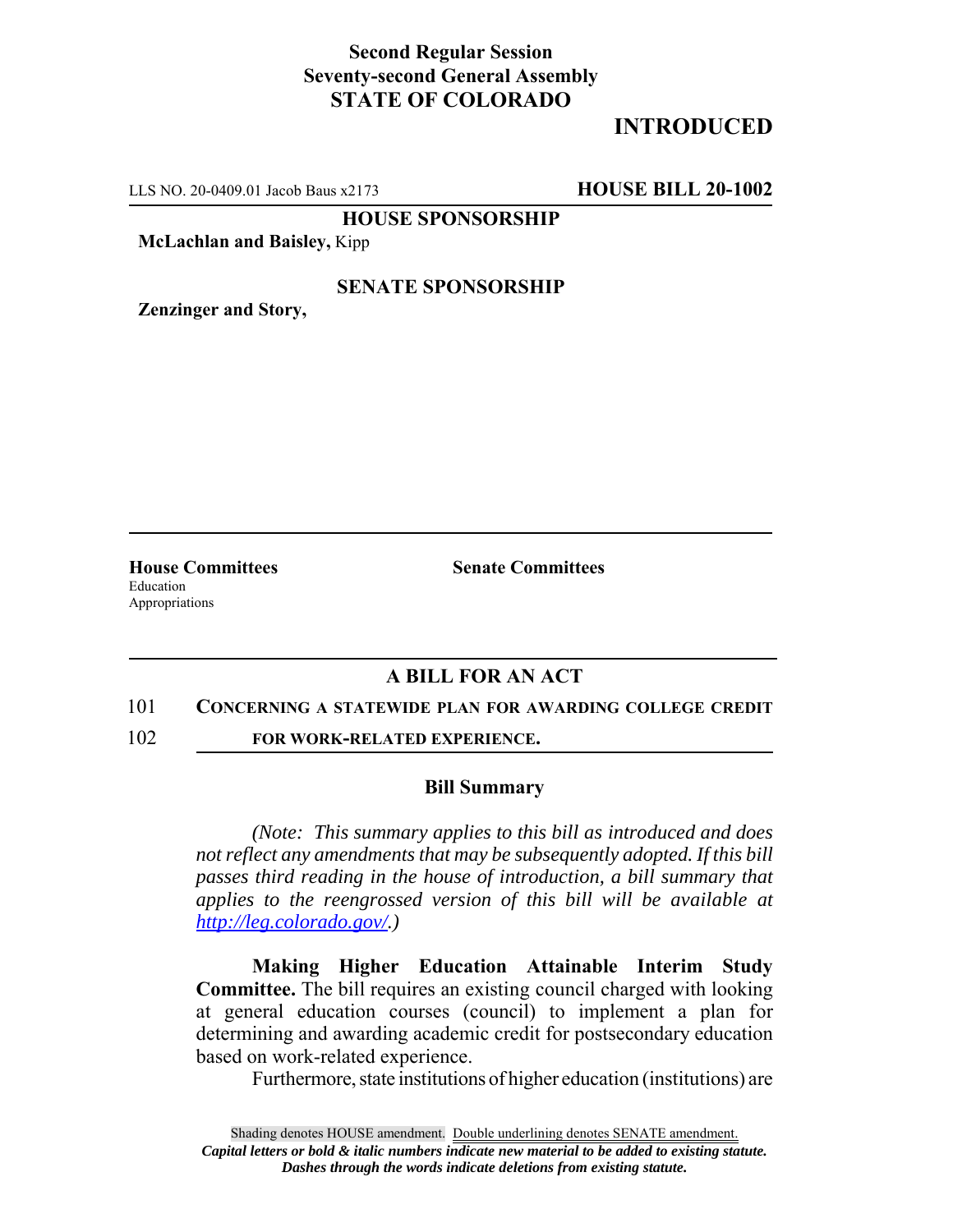required to evaluate student learning from work-related experience and award appropriate academic credit for the experience. Also, institutions shall accept and transfer academic credit awarded for work-related experience as courses with guaranteed-transfer designation, unless the council creates a plan concerning awarding and transferring academic credit for work-related experience for courses with guaranteed-transfer designation.

*Be it enacted by the General Assembly of the State of Colorado:*

 **SECTION 1. Legislative declaration.** (1) The general assembly hereby finds and declares that:

- (a) In addition to the student rights pursuant to section 23-1-125 (1)(a), (1)(c), and (1)(d), Colorado Revised Statutes, students need additional rights for their work-related experience to be evaluated fairly for application toward a postsecondary credential;
- (b) To ensure the economic vitality of Colorado, every industry needs access to a skilled workforce, every Coloradan needs access to meaningful employment, and institutions of higher education must maintain the ability to enroll qualified students and produce high-quality credentials of value;
- (c) During the 2016-17 and 2017-18 academic years, high school students earned nine thousand industry credentials related to high-demand jobs and industries in Colorado. These industry credentials should be evaluated for potential application toward a postsecondary credential with transferability among two-year and four-year institutions.
- (d) The commission on higher education, in collaboration with representatives from institutions of higher education, must develop a plan to align work-related experience with academic credit that counts toward a student's postsecondary education credential;
- 

(e) The plan must be open, transparent, and credible so students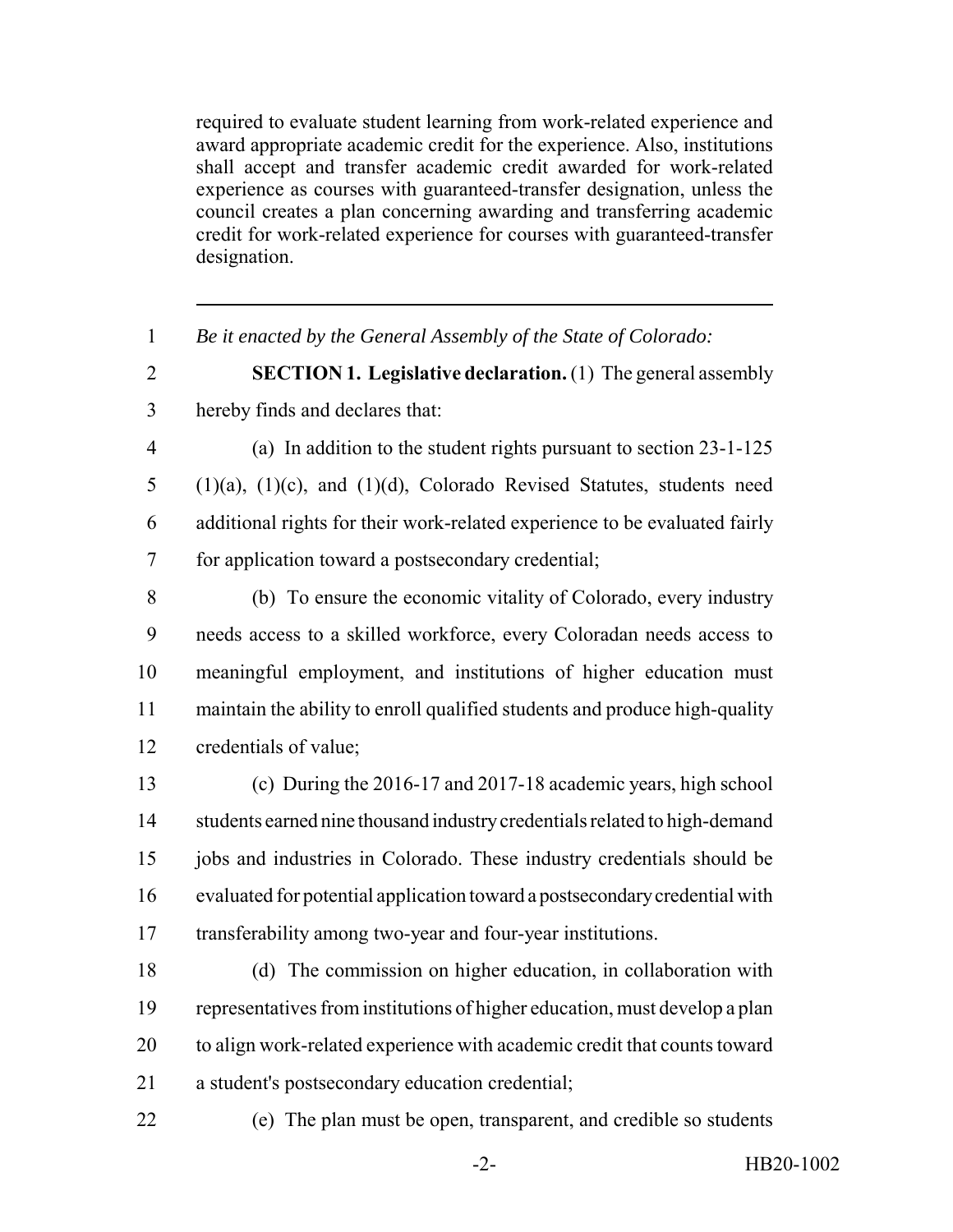can progress more efficiently along pathways into postsecondary education and the workforce;

 (f) Industry members, especially from high workforce demand and growing industries with critical occupations and top jobs that are identified in the Colorado talent pipeline report, are important stakeholders in this process to ensure Colorado's higher education system is responsive to students and to the changing economy; and

 (g) Through this work, the general assembly ensures additional pathways to career and financial success for Colorado students and workers and reduced costs to students through less time required to earn a degree.

 **SECTION 2.** In Colorado Revised Statutes, **add** 23-5-145.5 as follows:

 **23-5-145.5. Credit for work-related experience - plan - report - definitions - repeal.** (1) AS USED IN THIS SECTION, UNLESS THE CONTEXT OTHERWISE REQUIRES:

 (a) "COMMISSION ON HIGHER EDUCATION" OR "COMMISSION" HAS 18 THE SAME MEANING SET FORTH IN SECTION 23-1-101.1 (1).

 (b) "COUNCIL" MEANS THE COUNCIL CREATED AND EXISTING PURSUANT TO SECTION 23-1-108.5, CONVENED BY THE COMMISSION ON **HIGHER EDUCATION.** 

 (c) "STATE INSTITUTION OF HIGHER EDUCATION" OR "INSTITUTION" 23 HAS THE SAME MEANING SET FORTH IN SECTION 23-1-135 (2).

 (d) "WORK-RELATED EXPERIENCE" MEANS ANY EXPERIENCE ACQUIRED WITHIN THE PAST TEN YEARS THROUGH PAID OR UNPAID EMPLOYMENT, INCLUDING BUT NOT LIMITED TO SELF-EMPLOYMENT, AN INTERNSHIP, A RESIDENCY, A PRE-APPRENTICESHIP PROGRAM, OR AN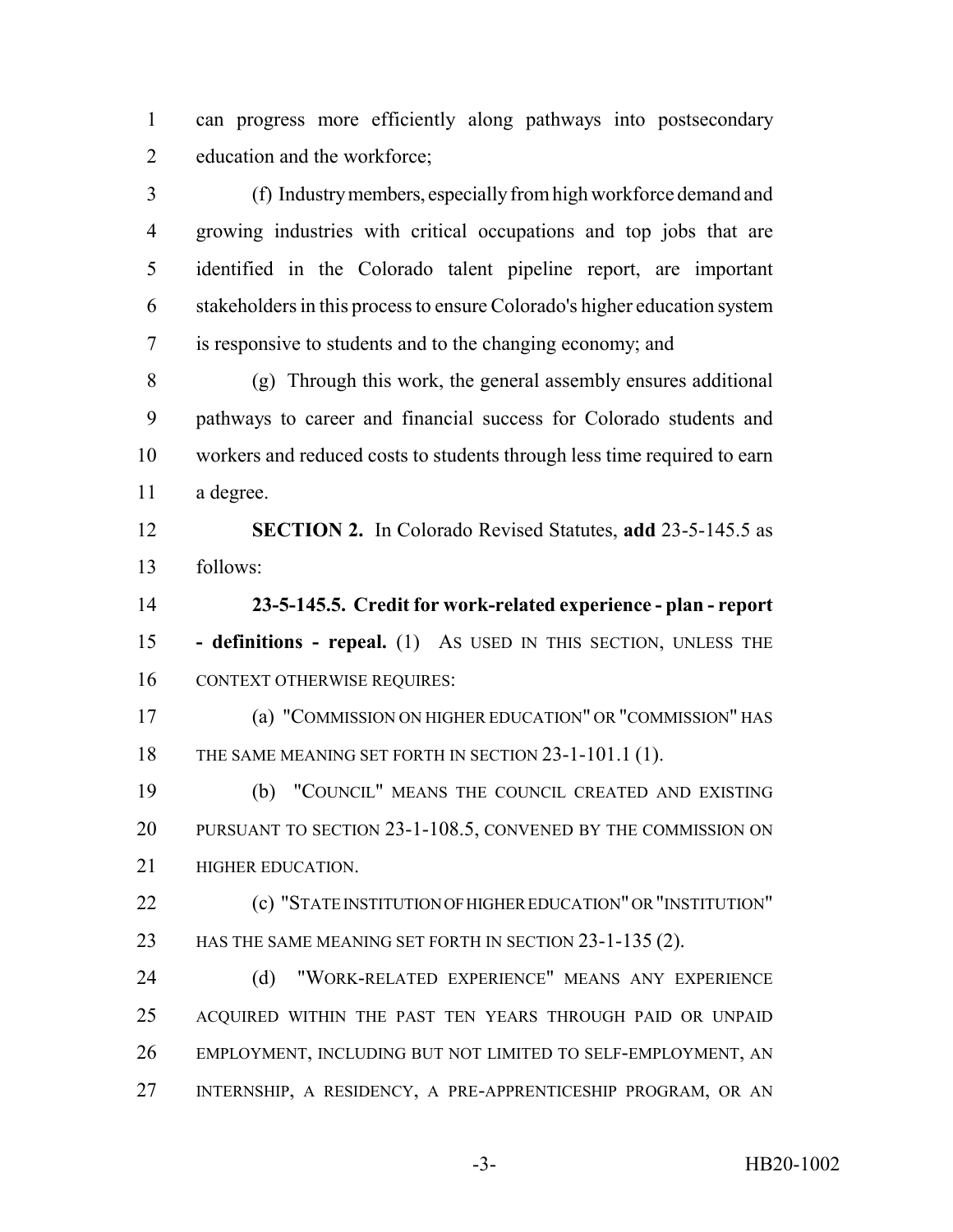APPRENTICESHIP PROGRAM, THAT MAY LEAD TO OR RESULT IN A BUSINESS CREDENTIAL, AN INDUSTRY CREDENTIAL, A TECHNICAL CERTIFICATE, OR A PROFESSIONAL LICENSE.

 (2) ON OR BEFORE JANUARY 1, 2022, THE COUNCIL, IN COLLABORATION WITH THE COMMISSION, SHALL CREATE, ADOPT, AND IMPLEMENT A PLAN, REFERRED TO IN THIS SECTION AS THE "PLAN", TO AWARD POSTSECONDARY ACADEMIC CREDIT, IF APPROPRIATE, FOR LEARNING DEMONSTRATED FROM WORK-RELATED EXPERIENCE.

(3) THE COUNCIL, AS A PART OF THE PLAN, SHALL:

 (a) DEVELOP A PROCESS FOR ASSESSING AND ALIGNING LEARNING ACQUIRED THROUGH WORK-RELATED EXPERIENCE TO THE KNOWLEDGE AND COMPETENCIES REQUIRED FOR AWARDING POSTSECONDARY ACADEMIC CREDIT;

 (b) DEVELOP A PROCESS FOR ASSESSING AND ALIGNING A PROFESSIONAL CERTIFICATION OR LICENSE PROGRAM THAT IS PROVIDED OR ENDORSED BY AN INDUSTRY ACQUIRED THROUGH WORK-RELATED EXPERIENCE TO THE KNOWLEDGE AND COMPETENCIES REQUIRED FOR AWARDING POSTSECONDARY ACADEMIC CREDIT;

 (c) IMPLEMENT A PLAN TO DETERMINE HOW LEARNING OR A PROFESSIONAL CERTIFICATION OR LICENSE PROGRAM THAT IS PROVIDED OR ENDORSED BY AN INDUSTRY ACQUIRED THROUGH WORK-RELATED EXPERIENCE WILL RESULT, IF APPROPRIATE, IN POSTSECONDARY ACADEMIC CREDIT WITH GUARANTEED-TRANSFER DESIGNATION;

24 (d) IMPLEMENT A PLAN TO DETERMINE HOW TO RECOGNIZE CREDENTIALS EARNED BY A STUDENT AT AN AREA TECHNICAL COLLEGE PURSUANT TO SECTION 23-60-802 AND DETERMINE HOW CREDENTIALS WILL TRANSFER FROM AREA TECHNICAL COLLEGES, IF APPROPRIATE, TO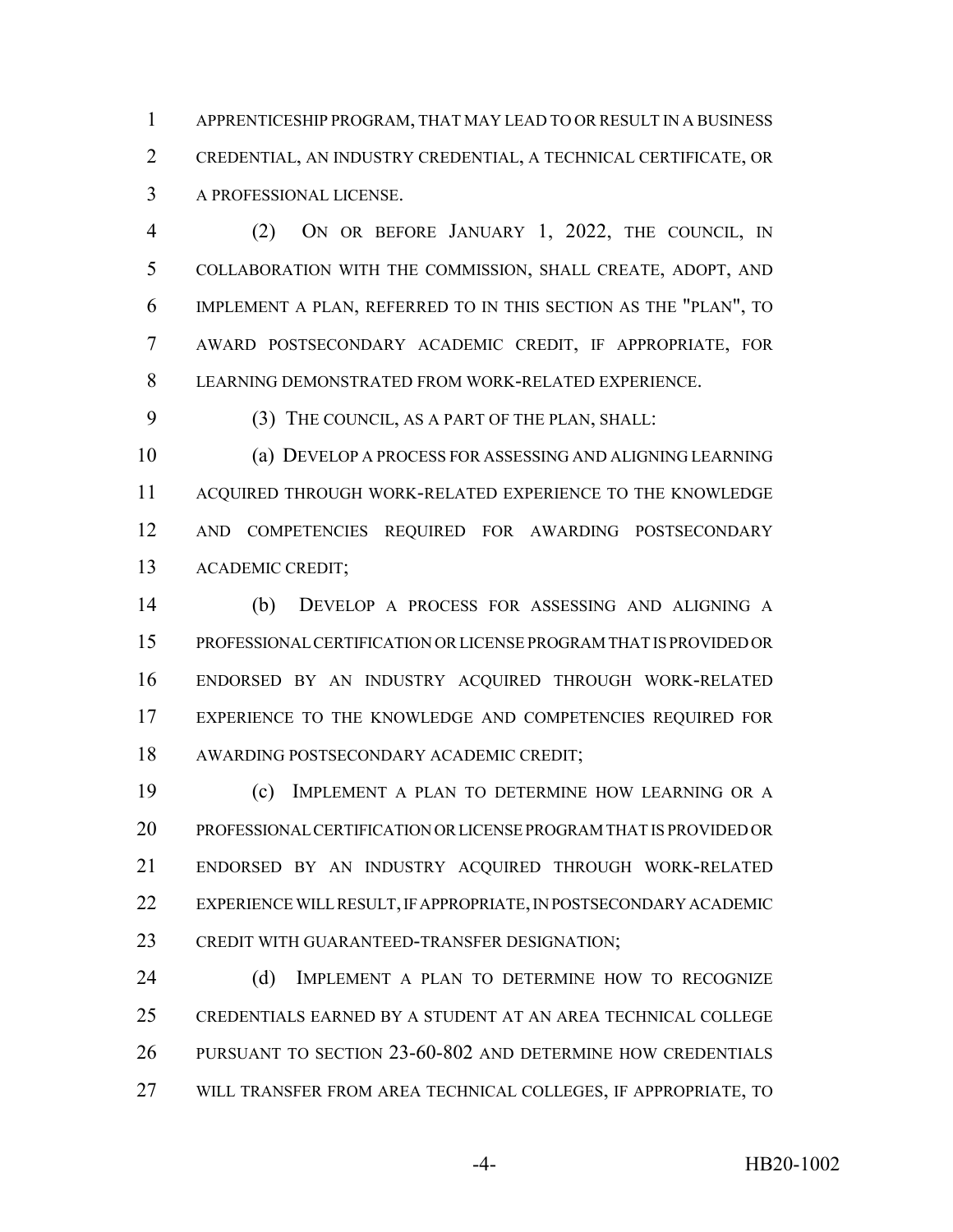PUBLIC TWO-YEAR AND FOUR-YEAR STATE INSTITUTIONS OF HIGHER EDUCATION; AND

 (e) PRIORITIZE THE KNOWLEDGE AND COMPETENCIES ACQUIRED THROUGH WORK-RELATED EXPERIENCE THAT ARE RESPONSIVE TO WORKFORCE DEMANDS AND GROWING INDUSTRIES IDENTIFIED BY THE MOST RECENT COLORADO TALENT PIPELINE REPORT PREPARED PURSUANT TO SECTION 24-46.3-103, OR IDENTIFIED IN CONSULTATION WITH THE COLORADO WORK FORCE DEVELOPMENT COUNCIL CREATED IN SECTION 24-46.3-101.

 (4) THE COUNCIL, IN CREATING THE PLAN, SHALL CONSULT WITH AND INCLUDE RECOMMENDATIONS, IF APPROPRIATE, FROM:

 (a) REPRESENTATIVES OF INSTITUTIONS, INCLUDING, BUT NOT LIMITED TO, FACULTY MEMBERS AND REGISTRARS;

 (b) REPRESENTATIVES OF ORGANIZATIONS THAT REPRESENT STUDENTS IN COLORADO;

 (c) REPRESENTATIVES OF THE COLORADO WORK FORCE DEVELOPMENT COUNCIL;

 (d) REPRESENTATIVES OF INDUSTRIES WITH HIGH WORKFORCE DEMAND AND GROWING INDUSTRIES IDENTIFIED IN THE MOST RECENT COLORADO TALENT PIPELINE REPORT AND ORGANIZATIONS REPRESENTING 21 THEM; AND

(e) REPRESENTATIVES SELECTED BY THE COMMISSION.

 (5) ON OR BEFORE JANUARY 1, 2023, THE COUNCIL, IN COLLABORATION WITH THE COMMISSION, SHALL CREATE, ADOPT, AND IMPLEMENT A PLAN TO DETERMINE AND AWARD POSTSECONDARY ACADEMIC CREDIT FOR LEARNING ACQUIRED FROM WORK-RELATED EXPERIENCE FOR ADDITIONAL WORKFORCE DEMANDS AND INDUSTRIES NOT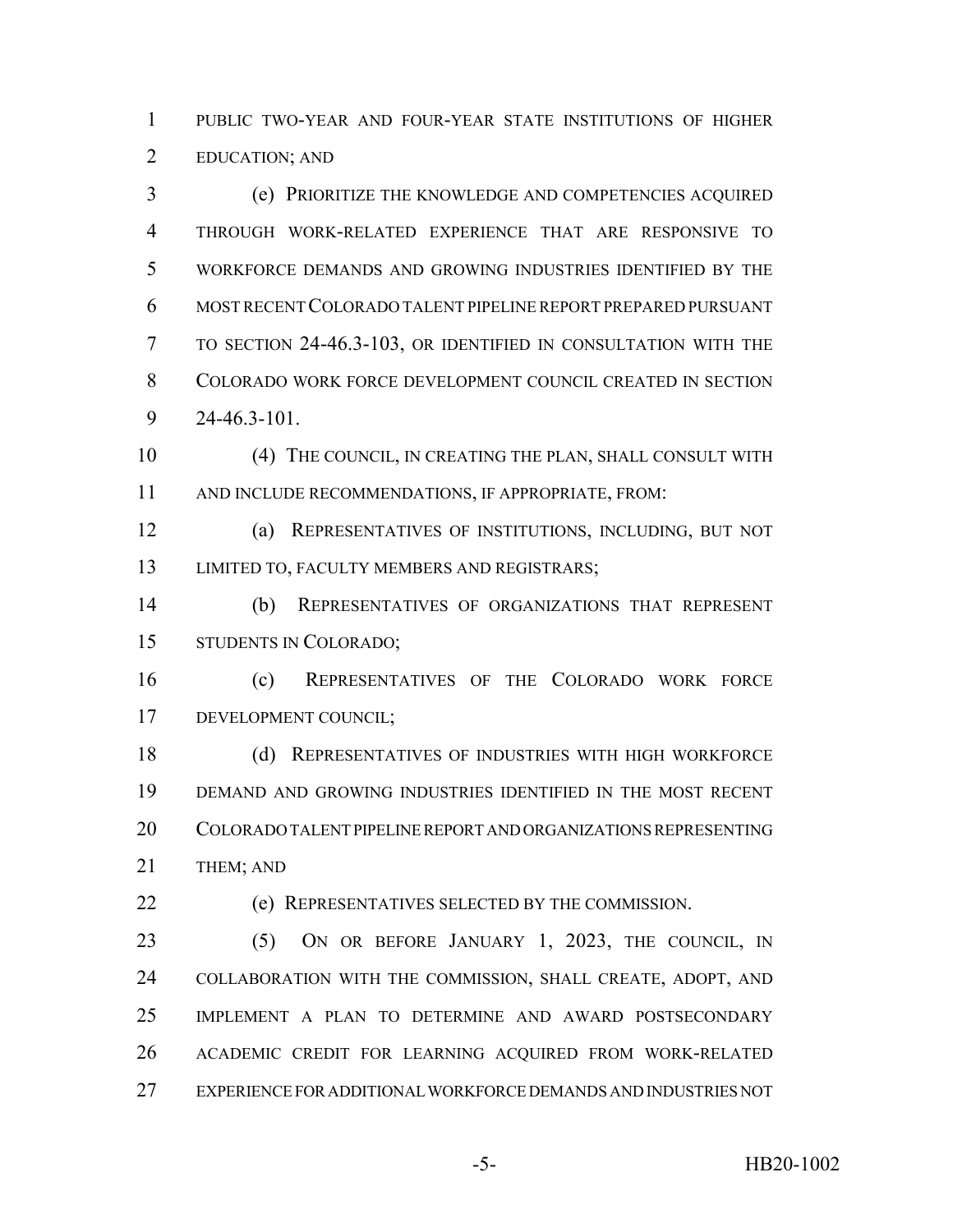ADDRESSED IN SUBSECTION (3) OF THIS SECTION.

2 (6) (a) THE PLAN MUST REQUIRE EACH INSTITUTION TO:

 (I) EVALUATE THE LEARNING ACQUIRED BY A STUDENT FROM WORK-RELATED EXPERIENCE AND DETERMINE AND AWARD APPROPRIATE ACADEMIC CREDIT FOR THE WORK-RELATED EXPERIENCE CONSISTENT WITH STANDARDS ESTABLISHED BY THE PLAN; AND

 (II) BEGINNING WITH THE 2023-24 ACADEMIC YEAR, ACCEPT AND TRANSFER WITHIN THE INSTITUTION AND TO OTHER INSTITUTIONS POSTSECONDARY ACADEMIC CREDIT AWARDED FOR WORK-RELATED EXPERIENCE AS COURSES WITH GUARANTEED-TRANSFER DESIGNATION, UNLESS THE COUNCIL, IN COLLABORATION WITH THE COMMISSION, CREATES, ADOPTS, AND IMPLEMENTS A NEW PLAN PRIOR TO THE 2023-24 ACADEMIC YEAR, CONCERNING THE AWARD AND TRANSFER OF ACADEMIC CREDIT AWARDED FOR WORK-RELATED EXPERIENCE FOR COURSES WITH GUARANTEED-TRANSFER DESIGNATION.

 (b) EACH INSTITUTION MAY ALSO AWARD ACADEMIC CREDIT TO STUDENTS FOR OTHER PRIOR LEARNING FROM WORK-RELATED EXPERIENCE TOWARD THE STUDENT'S PROGRAM OF STUDY IF THE LEARNING MEETS STANDARDS ESTABLISHED BY THE INSTITUTION AND ALIGNS WITH POLICIES ESTABLISHED BY THE COMMISSION ON HIGHER EDUCATION REGARDING PRIOR LEARNING ASSESSMENT.

 (7) (a) DURING THE SECOND REGULAR SESSION OF THE SEVENTY-THIRD GENERAL ASSEMBLY IN 2022, THE DEPARTMENT OF HIGHER EDUCATION SHALL REPORT TO THE EDUCATION COMMITTEES OF THE SENATE AND HOUSE OF REPRESENTATIVES, OR ANY SUCCESSOR COMMITTEES, REGARDING THE CREATION, ADOPTION, AND IMPLEMENTATION OF THE PLANS ADOPTED PURSUANT TO THIS SECTION.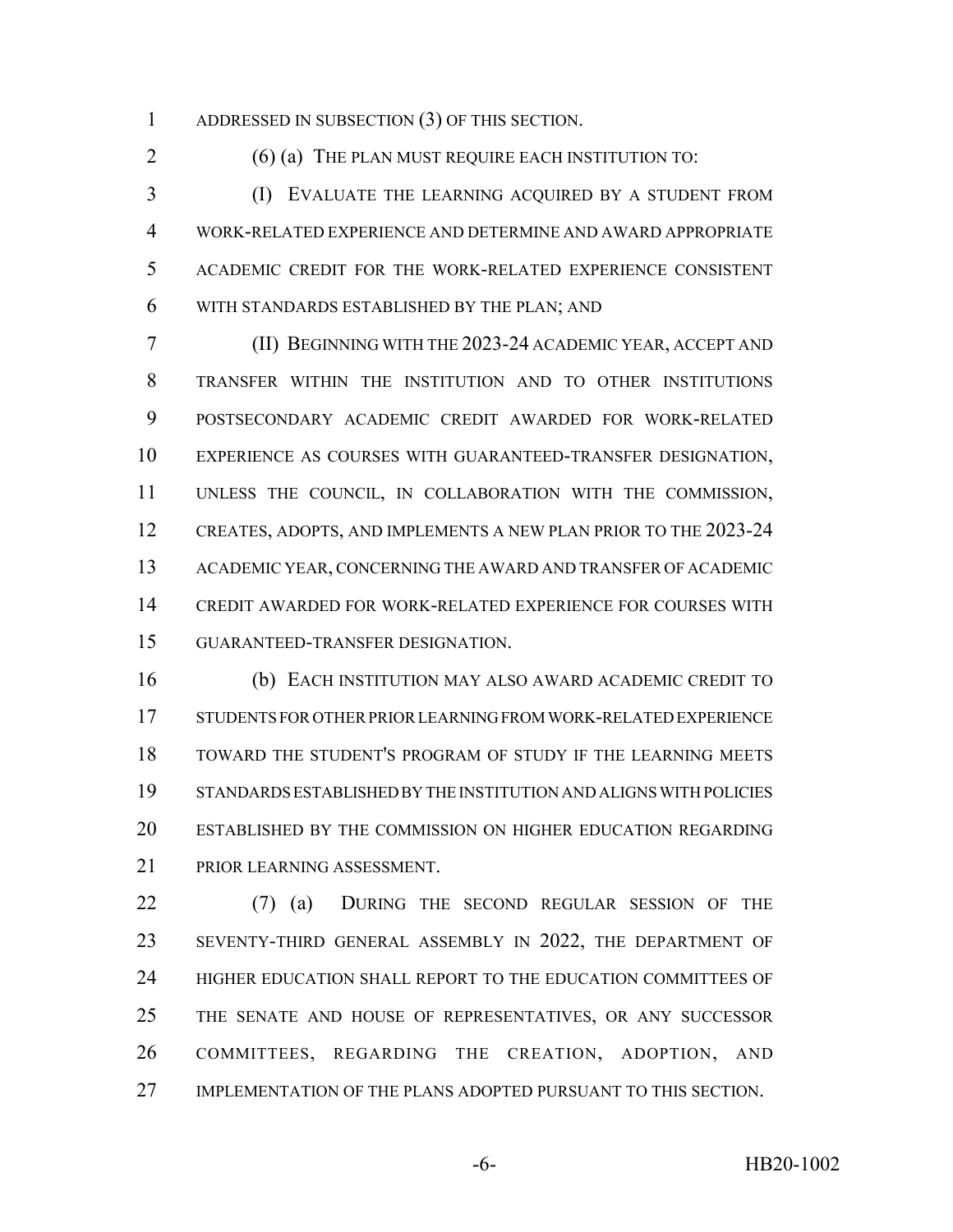(b) THIS SUBSECTION (7) IS REPEALED, EFFECTIVE JULY 1, 2022.

 (8) (a) ON OR BEFORE MARCH 1, 2024, AND ON OR BEFORE MARCH 1 OF EACH YEAR THEREAFTER, THE COUNCIL SHALL REPORT TO THE EDUCATION COMMITTEES OF THE SENATE AND HOUSE OF REPRESENTATIVES, OR ANY SUCCESSOR COMMITTEES, REGARDING THE IMPLEMENTATION OF THIS SECTION. THE REPORT MUST INCLUDE, AT A MINIMUM:

8 (I) THE NUMBER OF STUDENTS WHO WERE AWARDED CREDITS AND WHO TRANSFERRED CREDITS TO OR FROM AN INSTITUTION PURSUANT TO THIS SECTION;

 (II) DATA REGARDING THE AGE AND DEMOGRAPHICS OF STUDENTS WHO WERE AWARDED CREDITS AND WHO TRANSFERRED CREDITS TO OR FROM AN INSTITUTION PURSUANT TO THIS SECTION;

14 (III) THE IMPLEMENTATION CHALLENGES OF THIS SECTION; AND (IV) ANY RECOMMENDED STATUTORY REVISIONS TO THIS SECTION. (b) NOTWITHSTANDING THE PROVISIONS OF SECTION 24-1-136 (11)(a)(I), THE REPORTING REQUIREMENT PURSUANT TO THIS SUBSECTION (8) CONTINUES UNTIL THE REPEAL OF THIS SUBSECTION (8). (c) THIS SUBSECTION (8) IS REPEALED, EFFECTIVE JULY 1, 2029. **SECTION 3.** In Colorado Revised Statutes, 23-1-125, **add** (4.7) as follows: **23-1-125. Commission directive - student bill of rights - degree**

 **requirements - implementation of core courses - competency test - prior learning - prior work-related experience.** (4.7) **Prior work-related experience.** PURSUANT TO SECTION 23-5-145.5, THE COUNCIL CREATED AND EXISTING PURSUANT TO SECTION 23-1-108.5, IN COLLABORATION WITH THE COMMISSION, SHALL CREATE, ADOPT, AND